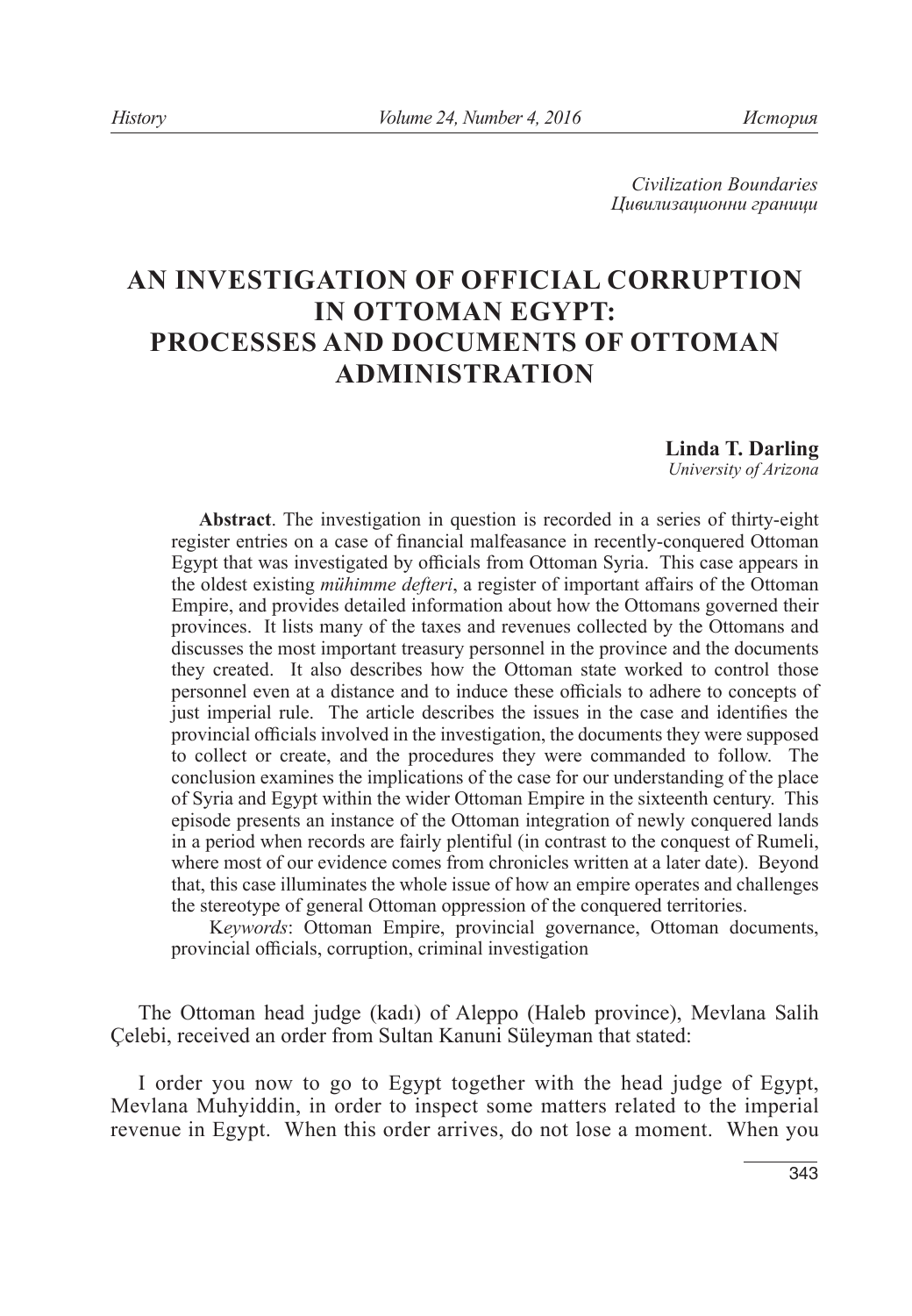reach Damascus, the aforesaid judge of Egypt is staying there, and I have written an order that your needs must be seen to by the governor of Damascus. When you get there don't delay, get together and go to Egypt with your suite of attendants and fulfill your appointed service. Thus may you know, [may you put your trust in the imperial seal].  $<sup>1</sup>$ </sup>

This order is one of a series of thirty-eight register entries on a case of financial malfeasance in the oldest existing *mühimme defteri*, a register of important affairs of the Ottoman Empire. Such registers recorded important orders issued by the sultan and grand vizier, together with information on the petition or situation that prompted the issuance of the order. Most of these registers are found in the Prime Minister's Ottoman Archive (Başbakanlık Osmanlı Arşivi) in Istanbul, but the oldest register is located in the Topkapı Palace Archive. This register contains file copies of the sultan's outgoing orders dated  $1544 - 1545 (951 - 952$  Hicri), only twenty-seven years after the Ottoman conquest of Syria and Egypt in 1516 – 1517. The case referred to in the order quoted above is interesting because it provides information on how the Ottoman governed their provinces. It lists many of the taxes and revenues collected by the Ottomans and discusses the most important treasury personnel and the documents they created. Further, it describes how the Ottomans worked to control those personnel even at a distance and to induce their officials to adhere to concepts of just imperial rule (Shaw, 1961; Bakhit, 1982; Lellouch, 2006). Understanding how the Arab lands were administered and organized after the conquest is not merely a technical aspect of Egyptian history. It presents an example of Ottoman integration of newly conquered lands in a period when records are fairly plentiful, in contrast to the conquest of Rumeli, where most of our evidence comes from chronicles written later and not from contemporary documents (for another example see Greene, 2000). It also illuminates the whole issue of how an empire operates and challenges the stereotype of general Ottoman oppression of the conquered territories.

During the sixteenth century, the growth and enhancement of provincial governance was one of the trends that characterized the era in the Ottoman Empire, as well as in the rest of Europe, together with military development, the expansion of commerce and craftsmanship, and the growing role of religious ideologies. The Ottomans began the century with two provinces (Rumeli and Anadolu), both governed largely from Istanbul. By the second half of the century the empire contained 34 provinces, most of them having their own provincial staffs and treasuries (Howard, 2008: 91). With the expansion of provincial officialdom, the central bureaucracy, and the empire's road network, the government gained better control over flows of information and money between the provinces and the capital.

The particular episode introduced by the opening quotation provides a wealth of detail about provincial finances and central control (or lack of control) at a time when very few financial registers have survived. The revenues and documents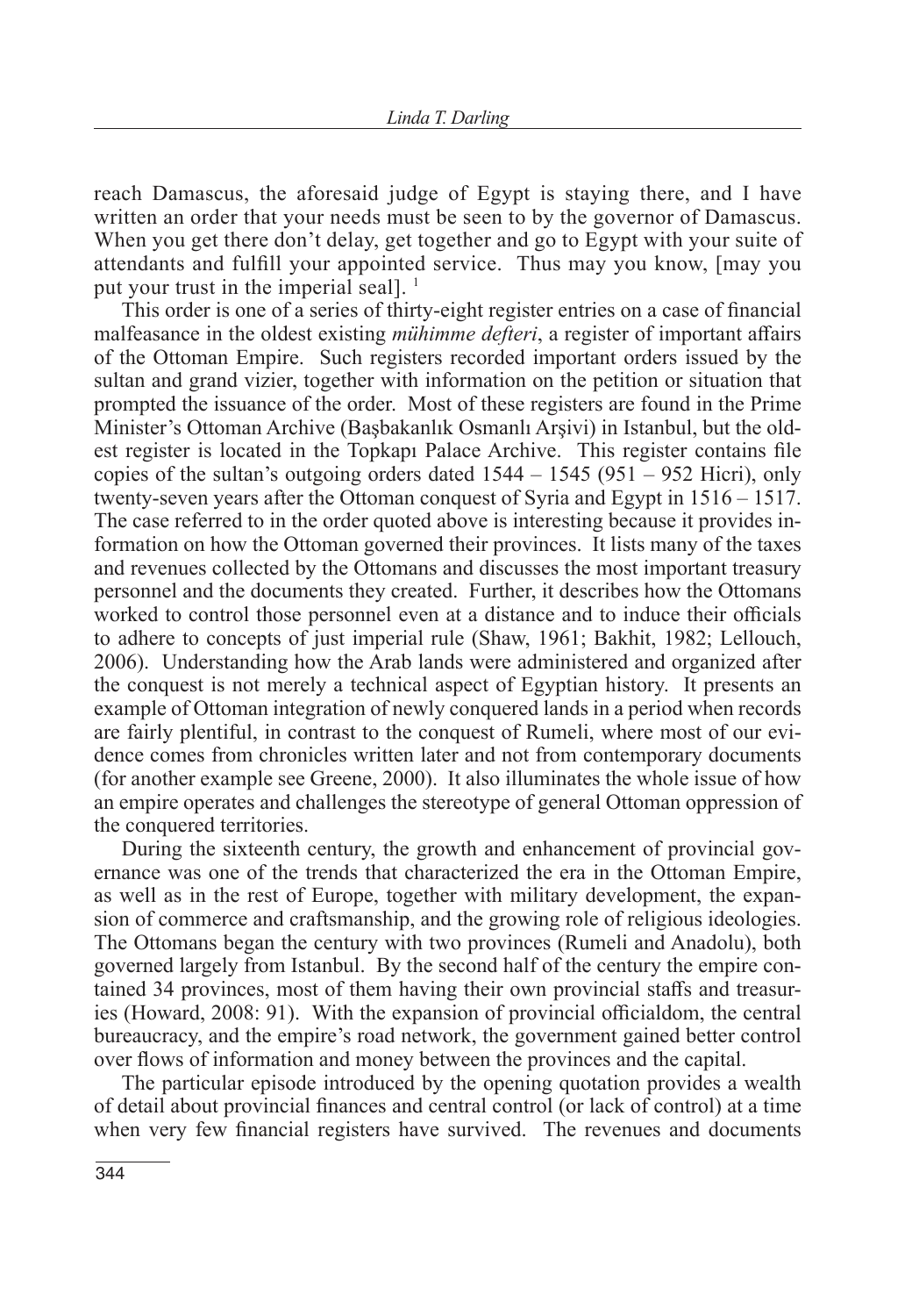mentioned in the orders are similar to those of Ottoman administration in other provinces. (It would also be interesting to compare them with those of the previous Mamluk regime, which would require collaboration between Mamluk and Ottoman historians.) The tone of the orders suggests, however, that there had been an administrative change in the Arab lands since the Mamluk period. The impression they give is that, while under the Mamluks one would expect officials from the Egyptian center in Cairo to deal with a problem in Syria on the periphery, soon after the conquest the order of importance of these provinces seems to have switched. Syria became more central and Egypt more peripheral. Thus, these orders sent officials from Syria to deal with a problem in Egypt. This series of orders also reveals very clearly the priorities of Ottoman fiscal administration and the processes by which provincial officials tried or failed to implement those priorities. In the age of Süleyman, administrative rectitude was clearly a central goal of Ottoman governance, although just as clearly, there were problems in achieving it.

The background to this set of orders is that the provincial governor (*beylerbey*) of Egypt from 1525 to 1535 was Hadım Süleyman Paşa, and the governor from 1535 to 1537 was Divane Hüsrev Paşa; both men subsequently became Ottoman grand viziers. By 1544 both were out of office, and after his dismissal Hüsrev wrote to the Porte a long list of complaints about Süleyman. This list was so long that it was not called a letter (*mektup*), as was customary, but a register or *defter*. Hüsrev's *defter* of complaint no longer survives, but we know in general what was in it, because there is a separate order in the *mühimme* register covering each one of his complaints and explaining how it should be investigated. Several of these orders will be paraphrased and discussed below. The reason for such a thorough investigation is revealed in the very first order on this case, number 6 in the register. This order, dated 24 December 1544, tells us that on first looking into Hüsrev's complaints, the officials in Istanbul found that they did not have detailed finance registers for Süleyman's tenure as governor of Egypt; they had only received the summaries. The clear implication is that Süleyman was trying to hide something. However, in their view that did not mean that Hüsrev was innocent, because they did not have Hüsrev's detailed registers either. Moreover, according to the summary accounts, while Süleyman had sent his remittances regularly (the entry lists the amounts), in both years of Hüsrev's tenure as governor his remittances were deficient; a total of 140,106 gold pieces (*altun*) were missing. That circumstance casts considerable doubt on all his accusations against Süleyman. The authorities in Istanbul must have felt such a doubt too, because they gave meticulous instructions for a separate verification of every accusation.

The next four orders written after this one are dated 25 December 1544. Most of the rest were issued on 26 December, with some in January of 1545. The following *mühimme* register is missing, so we may never know what happened after that. From several of these orders we learn that while Hüsrev had sent a *defter* to the Porte ex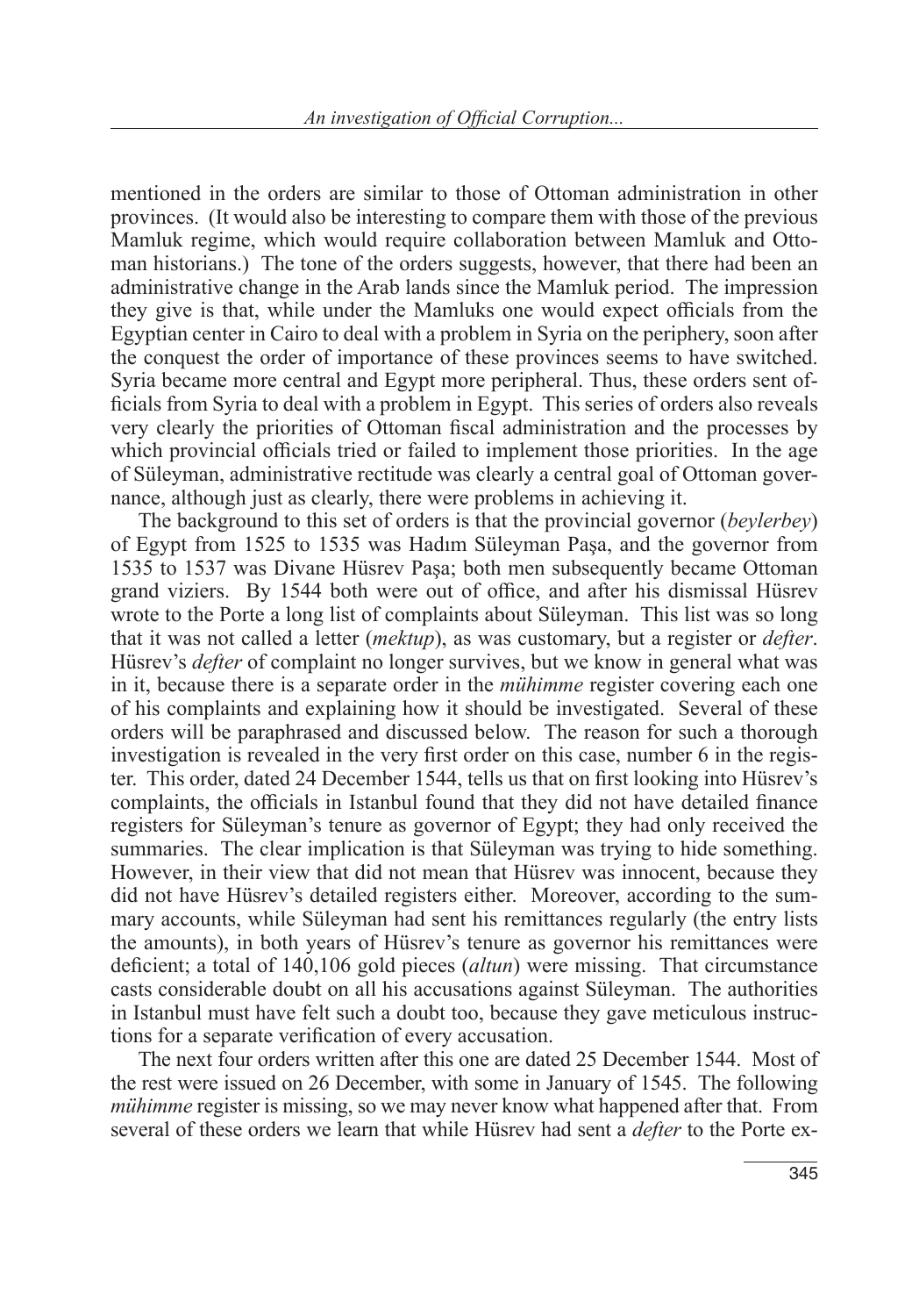posing Süleyman's alleged crimes, Süleyman had also petitioned regarding financial irregularities on the part of Hüsrev (Sahillioğlu, 2002, #75, #81, #97). That petition is not extant either, but in light of the money missing from Hüsrev's accounts, it seems credible. In fact, it sounds as if Hüsrev in his petition was trying to blame Süleyman for discrepancies in his own accounting. One might guess that these two men belonged to rival factions at the capital, and it would be interesting to investigate that.

The initial order also explained that an inspection team had been appointed consisting of the head judge of Aleppo, Salih Çelebi; the former head judge and previously juridical specialist (*müfti*) of Egypt, Muhyiddin; the current governor of Egypt, Davud; and the supervisor of revenue (*nazır-ı emval*) of Egypt, Mehmed. Later orders dated the first of January 1545 added to the team Ali Çelebi, the tax farm accountant (*mukataacı*) of Damascus, who had formerly held the office of tax farm accountant of Egypt. His place in Damascus was filled by promoting the current tax farm accountant of Egypt to Damascus (incidentally confirming the altered rank order of the two provinces), and the chief treasurer (*defterdar*) of Aleppo was informed of these changes (Sahillioğlu, 2002, #97, #127, #128, #129). Tax farming, the private contracting of tax collection, was a prominent administrative technique throughout Eurasia in the premodern period when bureaucracies were small.

An order on 24 December told the inspection team to compile detailed registers from the originals in the Cairo treasury. The Cairo treasury was the chief treasury of the Mamluk Empire and had not before been accountable to anyone; under the Ottomans, however, it was subordinate to Istanbul and should have been submitting its accounts regularly. The reports of the accounting team, said the order, should show the total revenue collected; the sources of revenue both in cash and in kind; whether it came from the land tax or tax farms; if from a tax farm, how much it was sold for; whether it yielded less or more than that amount; the revenue from the exchange of currency (from the Egyptian *para* to the Ottoman *akçe*); and the reasons for any increases or decreases. The team was also required to prepare detailed records of expenditures, salaries, and purchases, whether these were ordered by the sultan or necessary for some other reason, and to note how much money remained, as well as what had been spent on the fleet to India. It was particularly important to account for the missing 140,106 gold pieces. If the treasury of Egypt held a detailed register, then who lost or destroyed the central government's copy? If such a register did exist, they were to make a copy of it, seal it, and send it immediately to Istanbul. If the register did not exist, for whatever reason, they had to prepare one based on the existing information kept by the treasury. They were to induce the former juridical specialist (*müfti*) of Egypt, Muhyiddin, to sign a statement saying how much money had been sent when he was in office. The finance officer of Egypt should inspect all receipts submitted by tax collectors and their registers. Even if they had gone to Yemen or India, their registers still must be inspected and their names and descriptions sent to the Porte. No one could be protected.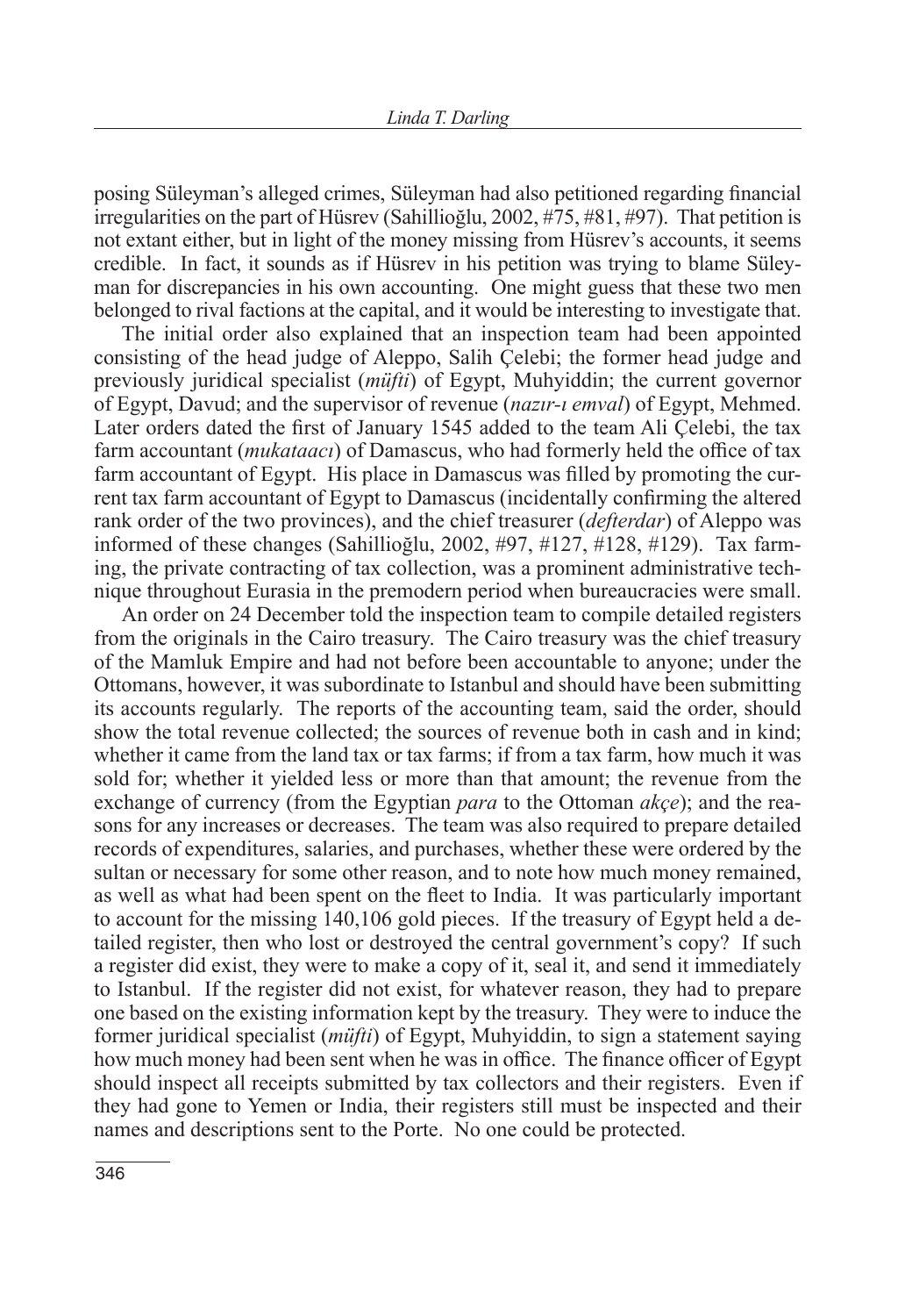Several other entries refer to a complaint by Hüsrev about a special tax Süleyman Paşa imposed on Egypt when he campaigned to India. The tax was substantial, amounting to two years' worth of Egypt's income, and it was all lost on the campaign; this might not be illegal but it was certainly incompetent (Sahillioğlu, 2002, #98, #99, #100, #101). The sultan commanded the registers to be inspected to determine how much Süleyman actually took on campaign in cash and in kind, what was submitted to the treasury and what was expended, and what were the salaries and expenses of the campaign. In addition, İbrahim Paşa, the commander of the Persian campaign, had been ordered to send 150,000 gold pieces to officials in Egypt and Mecca and the heads of the Arab tribes in Upper Egypt, and what had become of those amounts? If there were losses, they should be written in a register and sent to Istanbul. Other orders specified that since to conduct this inspection the head judge of Aleppo had had to leave his post (and his salary) to another, he should be paid 200 *akçe* per day plus an allotment of grain, and added that for each judge on the team a messenger (*çavuş*) had been appointed who should be paid 10,000 *akçe* (Sahillioğlu, 2002, #97, #99, #106).

Much of the information about the case was repeated in each of these orders, but each one had an additional purpose that demanded such repetition. In this case, one order was addressed to the head judge of Aleppo, the team leader, to encourage him, telling him that because of his piety and trustworthiness and scrupulosity and integrity the sultan was relying on him and urging him to work quickly and diligently (Sahillioğlu, 2002, #97). Other orders addressed to the whole team of inspectors also raised new issues, such as the question of the money taken to India. Still another, after describing the steps that the investigation should follow, ordered each member to appoint a representative (or perhaps a spy), to post with each of the other members, so that nobody could inspect anything without the others knowing what was happening (Sahillioğlu, 2002, #98, #100). One order was addressed only to the governor of Egypt to make sure that he knew what the head judge Salih Çelebi was supposed to receive from him and why. Another order addressed to the governor of Syria added that he should see that the inspection team had enough men with them and to report when they left Damascus and when they should get to Egypt (Sahillioğlu, 2002, #99, #104).

On 26 December a long series of orders was written regarding each of Hüsrev's complaints about Süleyman and how the team should investigate them. The complaints include the following: Süleyman's grants of money to the government of Gujarat out of treasury money supposed to be devoted to the poor; missing tax farming revenues that had not been written into the daily income register; Suleyman's fictitious purchase for fourteen *para*s (worth two *akçe*s each) of 50,000 *ardeb* of grain (each *ardeb* being about 198 liters, totaling nearly 10 million liters of grain) which he then sold to Europeans at great profit; the diversion of the output of the state sugarhouses to his own expenses; the breaking of tax farming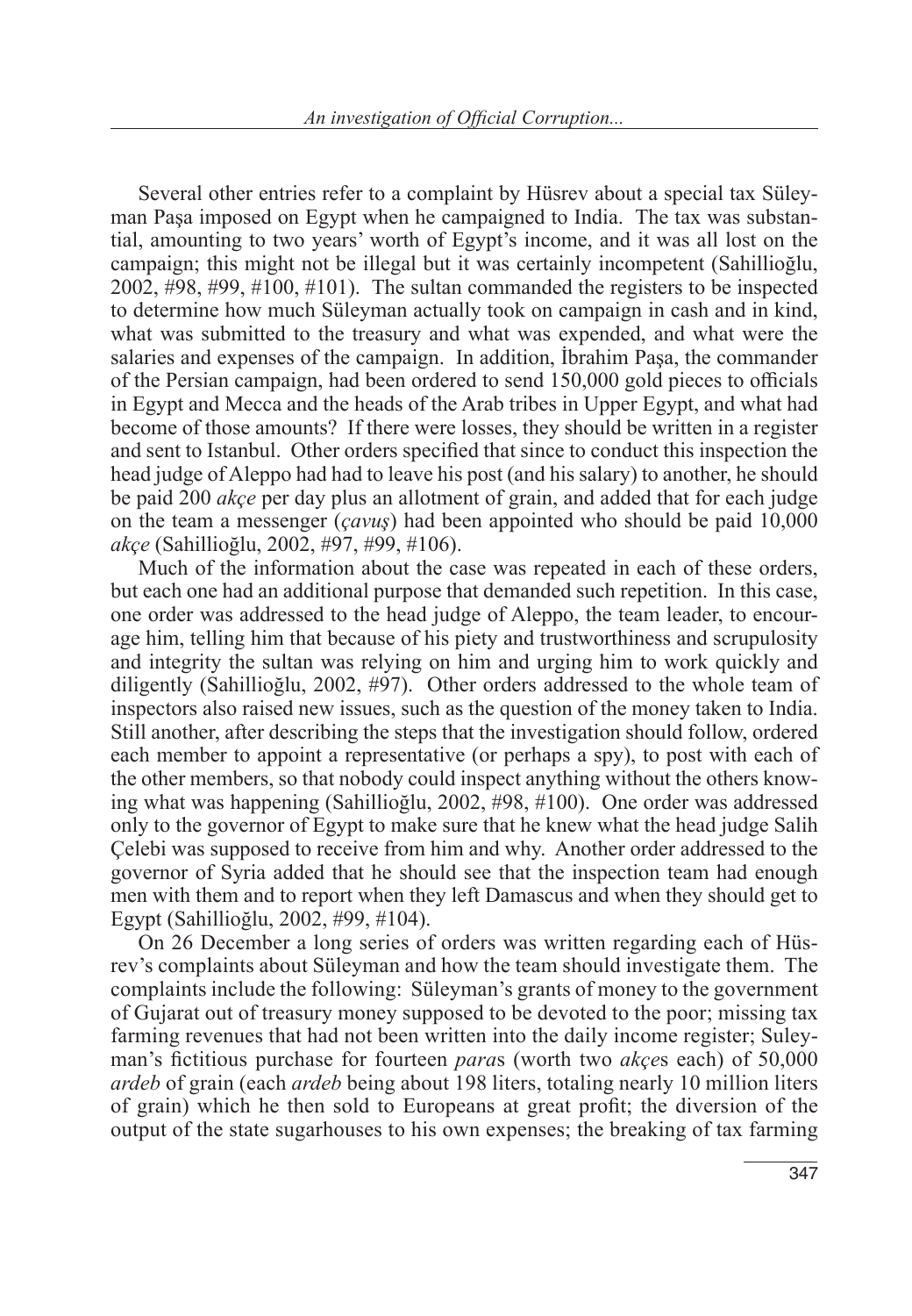contracts, which decreased the state's revenue; the sale of state-owned horses in the Sudan while feeding them with the state's fodder; his trading in state grain on behalf of himself and his men; unnecessary expenditures on the construction of buildings in Mecca, Medina and Jidda and a magnificent governor's palace in Cairo; his possession of a debt of 90 purses of state funds, equal to 9 million *akçe*s (and how did he have that much money?); the execution of the tribal leader of Upper Egypt and his replacement by a rapacious deputy; the execution of the equally rapacious former supervisor of revenue and his agent and the confiscation of their excessive gains for himself; the execution of a number of tribal leaders and dignitaries just at a time when they had a lot of state funds; and finally, that although in the first four years of his governorship Süleyman's treasury accounts balanced, in the fifth year the income simply went missing, with the excuse that it got mixed up with the sixth year's income, which was impossible since it was collected on the annual harvest (Sahillioğlu, 2002, #66, #67, #68, #69, #73, #74, #80, #81, #78, #71, #72, #79, #76). Then there is a statement that the former tax farm supervisor İbrahim, one of the people who knew a great deal about the funds in the treasury of Egypt, had been executed, but that was not attributed directly to Süleyman and seems to have happened more recently; it may be an attempt to implicate Davud (Sahillioğlu, 2002, #77). Lastly, there is an accusation that seems to implicate Muhyiddin. In the time of the Mamluks, the judges' stipends came out of the land tax, but at the conquest the judges' stipends were switched to the fees collected for writing legal certificates (*hüccet*s) and dividing inheritances. Apparently the then head judge of Egypt, Leyszade, tried to collect both, and Hüsrev estimated that Leyszade had twenty-four purses, almost 2 ½ million *akçe*s, of money that he should not have. Muhyiddin, who was then the head juridical specialist, investigated this, but when he sent a petition and register to the capital he received no answer, and when that register was searched for in Istanbul, it was somehow not found, leading to doubt whether it had ever been sent (Sahillioğlu, 2002, #70).

The sultan's instructions for investigating these formidable accusations were very detailed and fascinating, but they are rather repetitious, and so the examples presented here are limited to two. The first example deals with the revenues of Egypt's sugar refineries in the context of the transition from Mamluk to Ottoman tax farming (Sahillioğlu, 2002, #69). This is an order to the whole inspection team, and it begins by stating that Hüsrev gave a *defter* notifying the sultan that the sugarhouses of Egypt belonged to the imperial treasury, and that while excessive revenue was collected from them, Süleyman Paşa caused it all to be diverted to himself; the state sugarhouses were completely removed (presumably from the state's income). The sugar presses in the subdistrict of Kalyub also belonged to the treasury, but only a third of the sugarcane being pressed went to the treasury, and meanwhile Süleyman somehow gained possession of these sugarhouses for himself and collected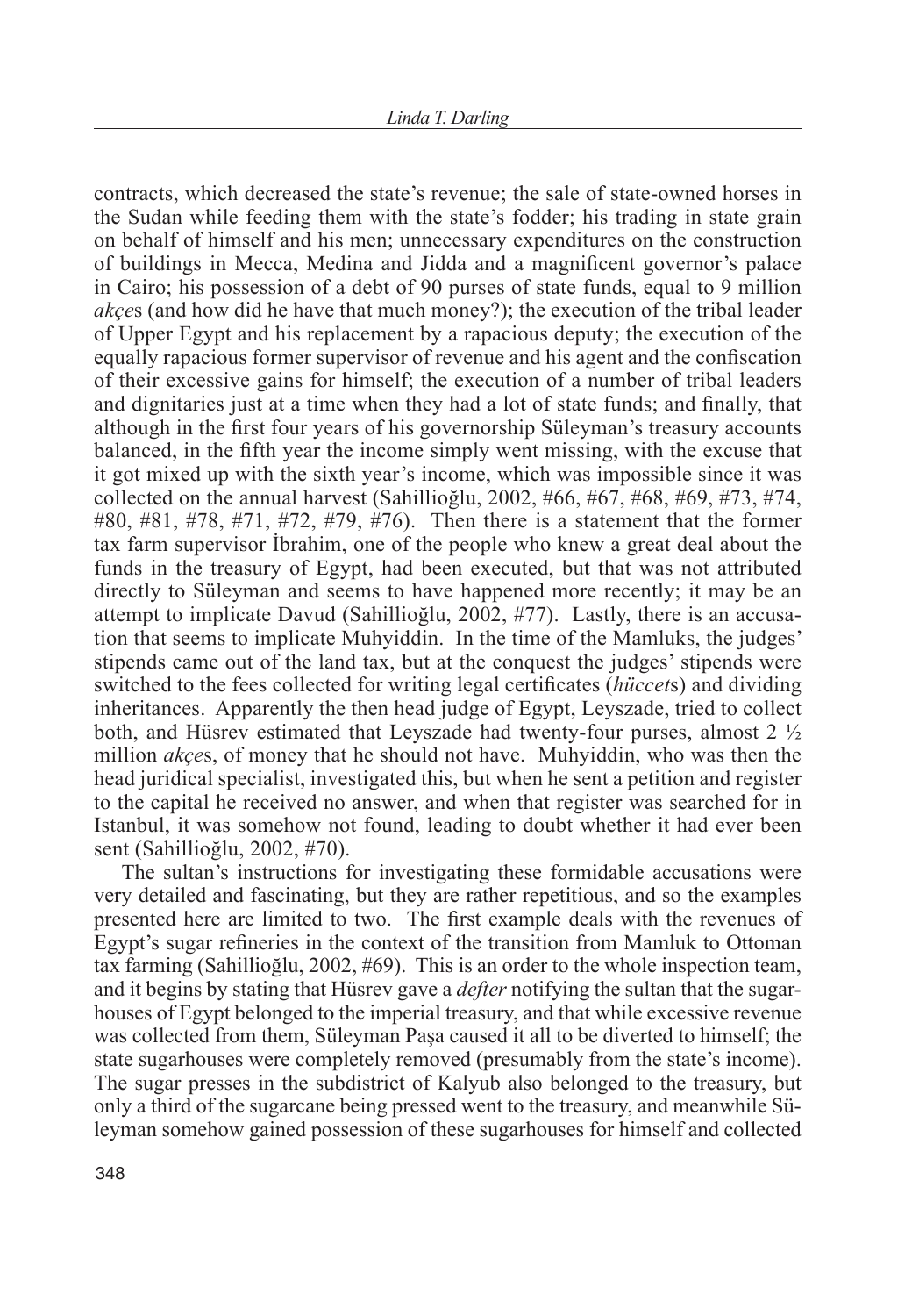the revenue. The sultan therefore ordered that the team inspect the situation "in its proper place", right on the spot. They should find out how many sugarhouses there were; how much revenue the Mamluk sultans had collected before the conquest; if that was what had been collected after the conquest as well, and if not, had it fallen into the hands of others; how long the treasury had possessed the sugarhouses after the conquest; how they had been extracted from the treasury's revenue, with what documentation they were held and for how long; and how Süleyman had acquired them. Both those others and Süleyman should bring their title certificates and documents and the team should inspect them. If Süleyman took possession from those people, how long ago did it happen? How many presses were involved? And how much sugar was produced each year? The order commanded the team to write all this in detail in a register and send it to the Porte together with their inspection register. It also related that Hüsrev claimed that Süleyman held a lot of other properties in Egypt too, most of which were actually the treasury's properties. The treasury properties, especially the sugar presses, must be inspected, and the team must investigate in full detail how Süleyman got them. Did he take or get or buy them from the treasury (the word use, *almak*, means all those things), and if not, if he got them from the people who bought them from the treasury, how did they come to own them? The team must request the title certificates and documents of both the sellers and the buyers: what were their original properties, houses and shops, rooms and commercial buildings, or sugar presses, how many did they have, and from each one how much revenue was produced per year? For how many years had Süleyman been the owner? If these people possessed anything contrary to Islamic law, and if it actually belonged to the treasury, the team was supposed to repossess it on behalf of the treasury, and whatever amount of material they had taken from the produce of the presses since the starting date, the team should have that repossessed for the treasury as well, and report the final result in detail.

The second example deals more closely with the finance documents of the Ottoman state and tells us what kinds of evidence might be available in the archives. This order is also addressed to the whole inspection team, and it also begins, "Hüsrev Paşa gave a *defter*" (Sahillioğlu, 2002, #73). In this *defter* he claimed that Süleyman, while he was governor of Egypt, broke the contracts of the tax farms every year, as it said, "when it became another year," that is, at the turn of the year. Since the revenue from every tax farm came out lower than the contracted amount, the treasury's income was "completely destroyed." So the sultan ordered that the tax farming registers in the treasury of Egypt should be carefully examined. Were the contracts of the tax farms really broken every year at the turn of the year, did the revenue come out low, how long had this been going on, what was the original amount of the tax farms in those years, who did they belong to, how much below the contracted amount did each tax farm come out, how much money was missing in total, and what was the reason for it? The investigative team was to identify year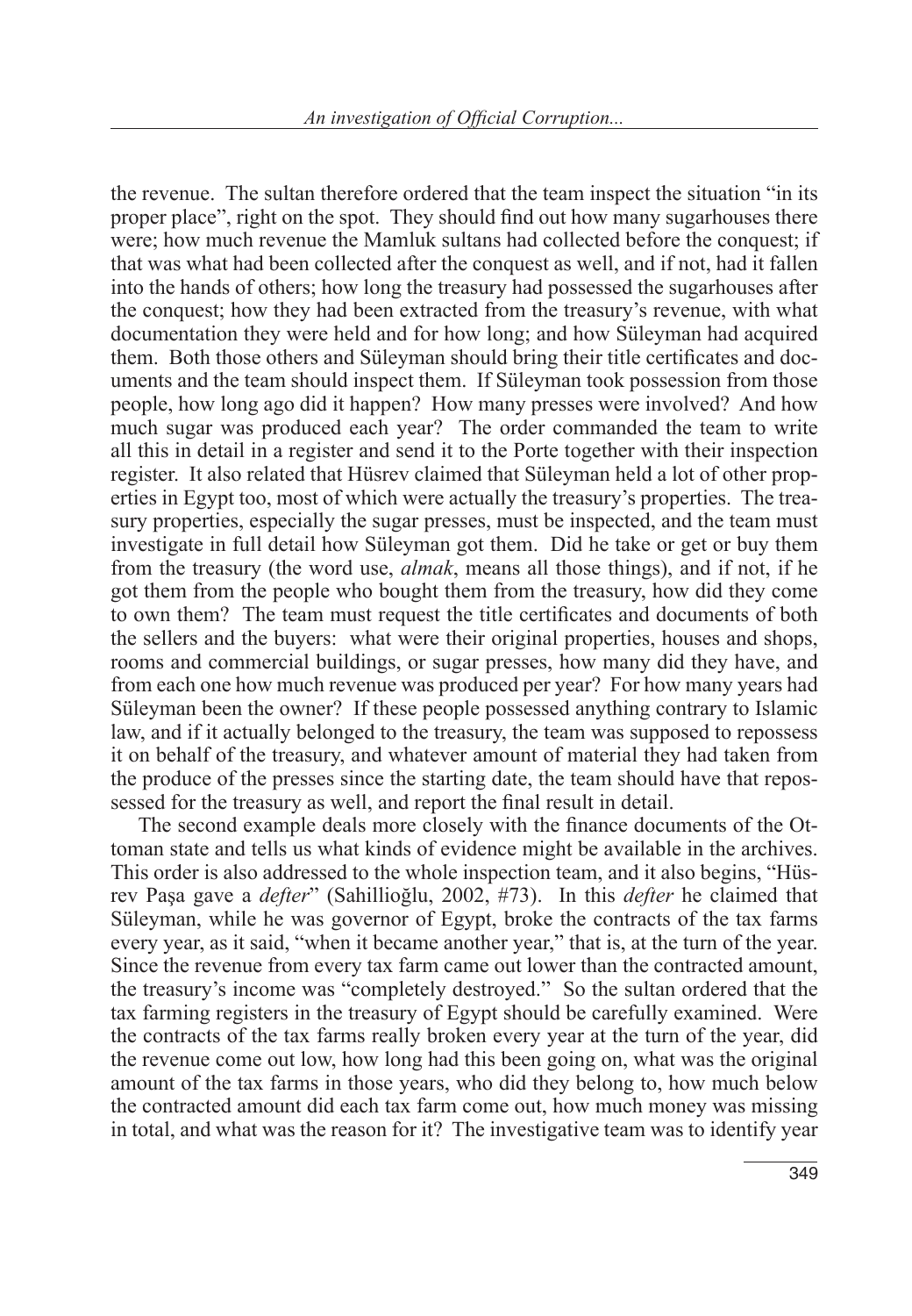by year the original amounts and the detailed transactions of each tax farm, make an exact copy of the tax farming registers, and prepare an inspection register. Hüsrev also complained that Süleyman had sent judges and deputy judges to some ruined places to inspect them and write a register of their conditions, making them into tax farms. From some of them, after causing them to come out below the contracted amount, he again subtracted some amount, bringing them in even lower (these transactions are rather mysterious even in the original order). The team was told to summon local experts and unbiased Muslims to testify about this. Hüsrev also claimed that in the houses of Süleyman and his men there were numerous things bought with state funds, which could be found in the registers of state purchases. The team was to investigate how much state money had been spent on these houses and was it necessary, were they the state's houses, were the repairs made on them necessary, were they done by official order, how much did they cost, and how much money was spent altogether and when?

On the same day that these and a number of other orders on similar issues for investigation were written to the team, several orders were also written to the governor of Egypt with various commands related to the case. About two weeks later, on 11 January, came an order to the financial supervisor (*nazır-ı emval*) accusing the chief treasurer of Egypt of turning in deficient remittances, and accusing the former judicial specialist, Muhyiddin, when he was the head judge of Egypt, of giving legal certificates (*hüccet*s) validating those defective remittances. You, it told the financial supervisor, have been one of the experts for a long time, serving in those places and knowing all the officials and bureaucrats and everything to do with the taxes; you even wrote the registers sent by Hüsrev. It ordered him with ornate Persianate vocabulary and many impressive expressions, marking the centrality of these issues in the Ottoman view, to inspect the registers from Hüsrev's time together with others and report what they found to the capital.<sup>2</sup>

Since the next year's register is not extant, we shall never know the outcome of the case, who was actually guilty, or whether any of these accusations of corruption could be proven. Register entries like these, however, contain valuable information about how the central government ruled and communicated with the provinces, and how the Ottoman state sought to control and limit exploitation by its own officials. This particular study has implication beyond the case of Egypt, since while the circumstances of each province's entry into the empire are different, they may also have certain things in common. We have stories like this one of Ottoman and Mamluk officials, officials of the conquerors and those of the conquered people as well, who attempted to take advantage of the chaos of the time and the change of regime to enrich themselves at the expense of the taxpayers and the state treasury. Here in these orders, however, we also see the regulatory mechanisms of the Ottoman state, the care taken to collect revenue in adherence to the registers, and the efforts expended to prevent misuse of power on the part of the state's own officials.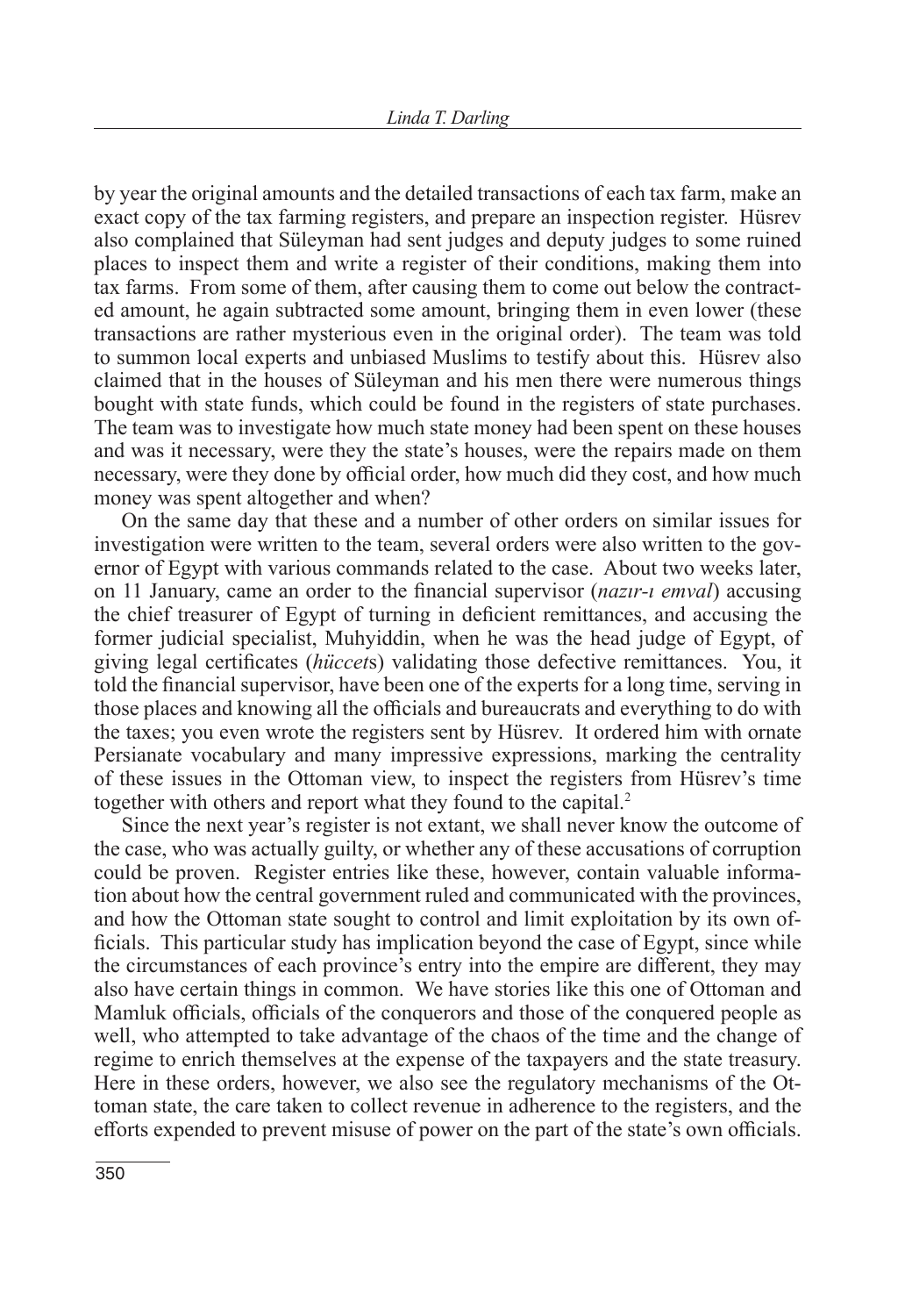Such cases also testify to the administrative procedures employed and the creation of documents that may still survive, guiding modern researchers to new avenues of study and new types of evidence for the history of past interactions.

Although we cannot know the results of this investigation, conclusions can be drawn from the records it left in the register of important affairs. The story of Ottoman rule is usually one of unmitigated oppression and extortion, told either from the vantage point of disgruntled former officials and religious leaders out of office, or from the viewpoint of peasants and townsmen whose lives had been upset by conquest and administrative change and who continually paid taxes but rarely saw the results of their efforts. A detailed look at the records of provincial organization and finance can modify this picture by revealing not only the problems faced by the new administrators but the efforts and negotiations employed in dealing with them, not only the taxes raised from the population but the infrastructures and accomplishments that were paid for with tax money, not only oppression by officials but their pursuit of justice as well. In this case the investigation was intended to correct the oppressive behavior of these former governors and discover if money had indeed been taken illegitimately, as alleged. The fact that both the oppression and the attempts to suppress it took place during Süleyman's reign helps to counter the glowing image of his era conveyed by chronicles and poetry. It was more mixed than the image portrays; there were problems and crimes as well as attempts to solve and punish them. The *mühimme* registers can also provide new insights into areas of interaction between the imperial capital and the local region, areas that are usually seen from the point of view of local provincial observers. Clearly, when informed of potential oppression by its officials, the state mobilized a team of men to investigate most carefully what had actually happened.

From these registers, moreover, it is clear that the central administration was not omniscient but was dependent on the provincial documents, petitions, and registers it received for information about conditions in the empire. Only by sending an inspection team could it figure out what should have been in the missing registers, reconstruct the unreported fiscal activity of the province, and discover what had happened to the money it should have received. Officials and bureaucrats in Istanbul had to develop a sharp sense of when to trust the messages and documents they received from the provinces and when to demand checks and inspections. For at least the first twelve years after the provincial reorganization of the Arab lands in 1525, and probably longer, no detailed finance registers for Egypt had reached the capital. It is noteworthy that the bureaucracy responded to this absence of detailed registers only when it was called to their attention by Husrev's petition and the problems arising from it. From this we can deduce that the central bureaucracy was still too small to keep careful track of all the provinces. It is a truism that the sinews of war may be money, but that peace relies on paperwork. Istanbul might conquer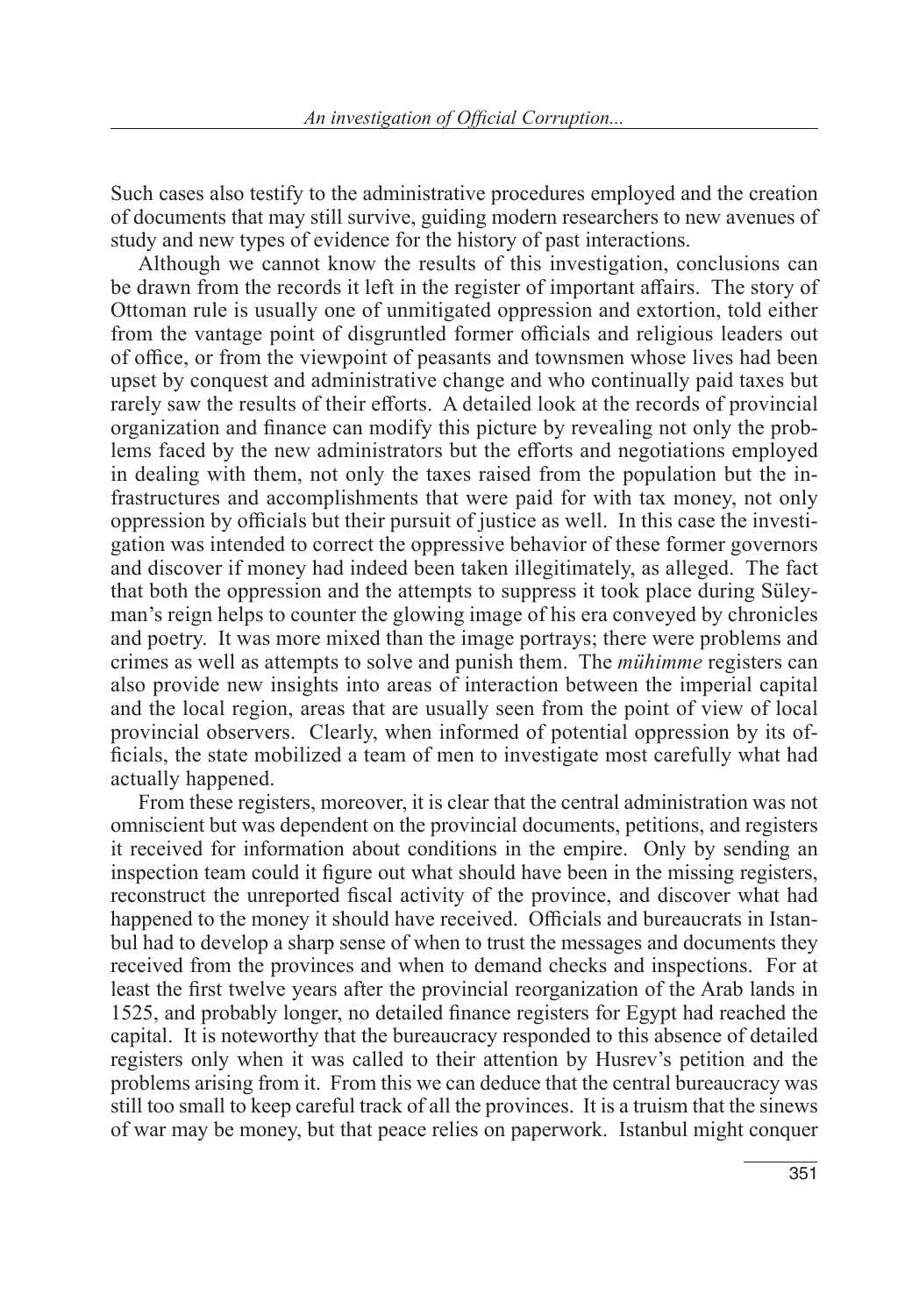these provinces on its own initiative, but it could only govern them on the basis of reports and petitions from the provinces themselves.

Submitting a petition was thus a political act, and the same could be said for submitting a register. The absence of this paperwork represented a problem for Ottoman administrators which they spent a great deal of money and effort attempting to rectify – not because they wanted their paperwork to be perfect, but because it was their only source of information on provincial conditions and the intentions of their officials. The center's so-called "control" over the provinces took the form of control over the men in charge. When problems occurred, the state tightened the reins on the provincial officials. Orders often repeated that for an official, submitting these registers was one of the "important affairs" of the empire.

Emerging vividly from this incident is the extensive process of negotiation that Ottoman conquest generated: negotiation between the state and its officials, and between the officials and the local elites and populations. Ruling a conquered province was anything but a top-down imposition of power, as it is usually depicted; rather, it was a constant balancing act between the authority of the distant state and its real inability to exert direct control; between its officials' impulses to obedience or to self-aggrandizement; and between the conquered people's level of tolerance of these ruling outsiders and their ability to intervene in the process of rule. Much of this negotiation took place in the arena of fiscal administration, which makes it an ideal site for investigating the typical procedures employed and discovering changes over time.

We can also make some broader statements on the basis of this research, statements concerning the larger implications of the transformation of Syria and Egypt into Ottoman provinces. The transition from Mamluk to Ottoman rule in the Arab lands coincided in time with an era of significant political and administrative development that was widely shared across the Eurasian world and that altered the nature of the Ottoman state and its relationship to its provinces (Darling, 2008). The sixteenth century saw a tightening of the bonds between the provinces and the center in the European countries, in China, and in the Ottoman Empire as well. The government, through its demands for registers, inspections of officials, and appointments of agents, tried to centralize the administration of provincial affairs under its own control, just as various European governments in this period were doing. Simultaneously with the transition of the Arab lands to Ottoman rule, the Ottomans themselves were transitioning from a medieval, "feudal", compact dynastic state to a major world empire, one of the two Great Powers of the sixteenthcentury Mediterranean world (Darling, 1998). The inventions and developments of the era – military, political, and organizational – resulted in governments that were larger, more stable, more centralized, wealthier, and more capable than those of the medieval period. The evidence in the *mühimme* registers enables us to consider the incidents and costs of this process of transition.